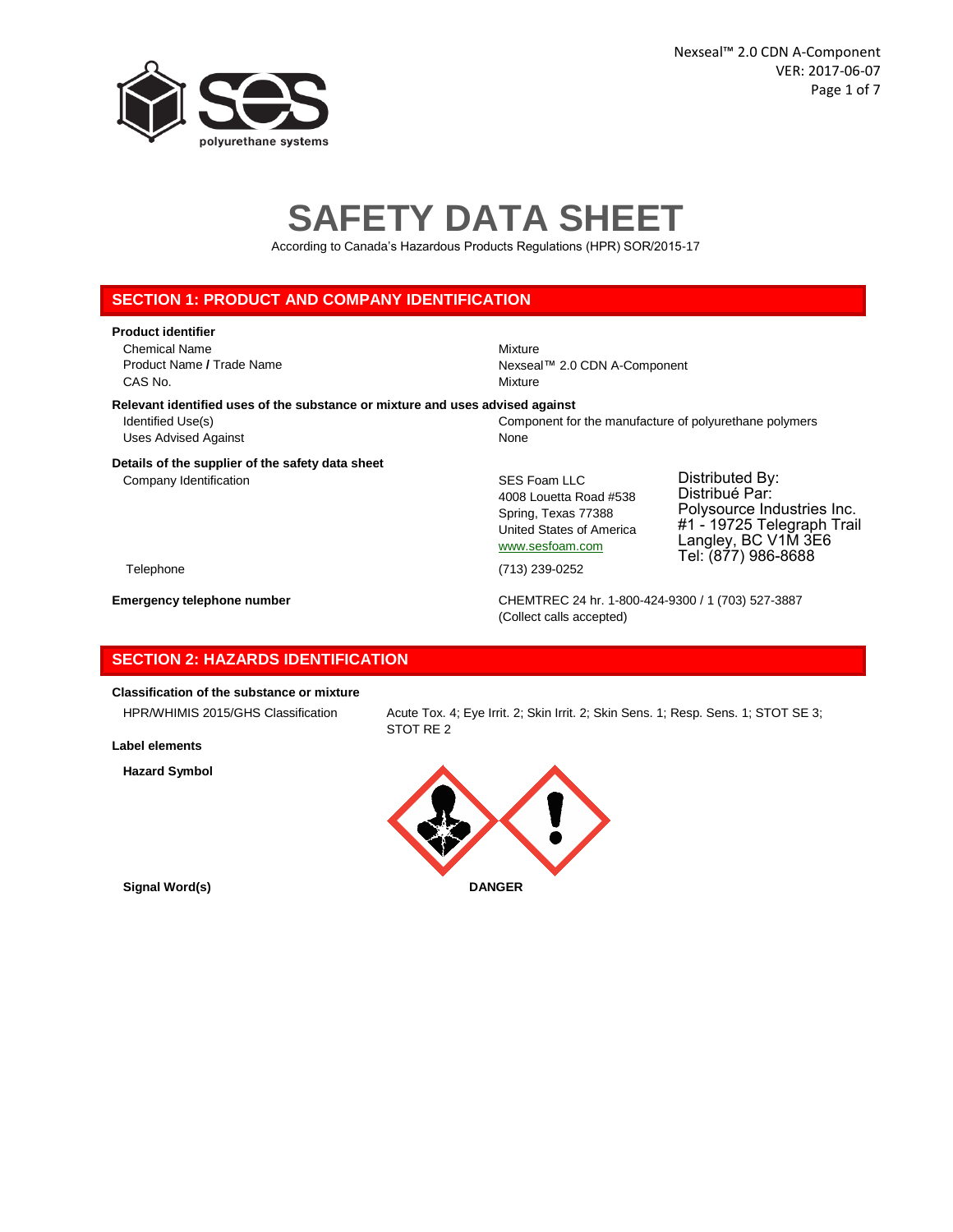

| Hazard Statement(s)               | H332: Harmful if inhaled.                                                                                                                                                                                                                                |
|-----------------------------------|----------------------------------------------------------------------------------------------------------------------------------------------------------------------------------------------------------------------------------------------------------|
|                                   | H319: Causes serious eve irritation.                                                                                                                                                                                                                     |
|                                   | H315: Causes skin irritation.                                                                                                                                                                                                                            |
|                                   | H317: May cause an allergic skin reaction.                                                                                                                                                                                                               |
|                                   |                                                                                                                                                                                                                                                          |
|                                   | H334: May cause allergy or asthma symptoms or breathing difficulties if inhaled.                                                                                                                                                                         |
|                                   | H335: May cause respiratory irritation.                                                                                                                                                                                                                  |
|                                   | H372: Causes damage to organs through prolonged or repeated exposure.<br>Inhalation, respiratory system.                                                                                                                                                 |
|                                   |                                                                                                                                                                                                                                                          |
| <b>Precautionary Statement(s)</b> |                                                                                                                                                                                                                                                          |
| Prevention                        | P280: Wear protective gloves/protective clothing/eye protection/face protection.                                                                                                                                                                         |
|                                   | P260: Do not breathe dust/fume/gas/mist/vapors/spray.                                                                                                                                                                                                    |
|                                   | P271: Use only outdoors or in a well-ventilated area.                                                                                                                                                                                                    |
|                                   | P285: In case of inadequate ventilation wear respiratory protection.                                                                                                                                                                                     |
|                                   | P264: Wash (hands and exposed skin) thoroughly after handling.                                                                                                                                                                                           |
|                                   | P270: Do not eat, drink or smoke when using this product.                                                                                                                                                                                                |
|                                   | P272: Contaminated work clothing should not be allowed out of the workplace.                                                                                                                                                                             |
| Response                          | P303 + P361 + P353: IF ON SKIN (or hair): Take off immediately all contaminated<br>clothing. Rinse skin with water/shower. P333+P313: If skin irritation or rash occurs:<br>Get medical advice/attention. P363: Wash contaminated clothing before reuse. |
|                                   | P305+P351+P338: IF IN EYES: Rinse cautiously with water for several minutes.<br>Remove contact lenses, if present and easy to do. Continue rinsing. P337+P313: If<br>eye irritation persists: Get medical advice/attention.                              |
|                                   | P301+P330+P331: IF SWALLOWED: rinse mouth. Do NOT induce vomiting. P310:<br>Immediately call a POISON CENTER/doctor.                                                                                                                                     |
|                                   | P304 + P340: IF INHALED: Remove person to fresh air and keep comfortable for<br>breathing. P342 + P311: If experiencing respiratory symptoms: Call a POISON<br>CENTER/doctor.                                                                            |
|                                   | P314: Get medical advice/attention if you feel unwell.                                                                                                                                                                                                   |
| Storage                           | P403+P233: Store in a well-ventilated place. Keep container tightly closed.                                                                                                                                                                              |
|                                   | P405: Store locked up.                                                                                                                                                                                                                                   |
| Disposal                          | P501: Disposal should be in accordance with local, state or national legislation.                                                                                                                                                                        |
| Other hazards                     | None                                                                                                                                                                                                                                                     |
| Additional Information            | None                                                                                                                                                                                                                                                     |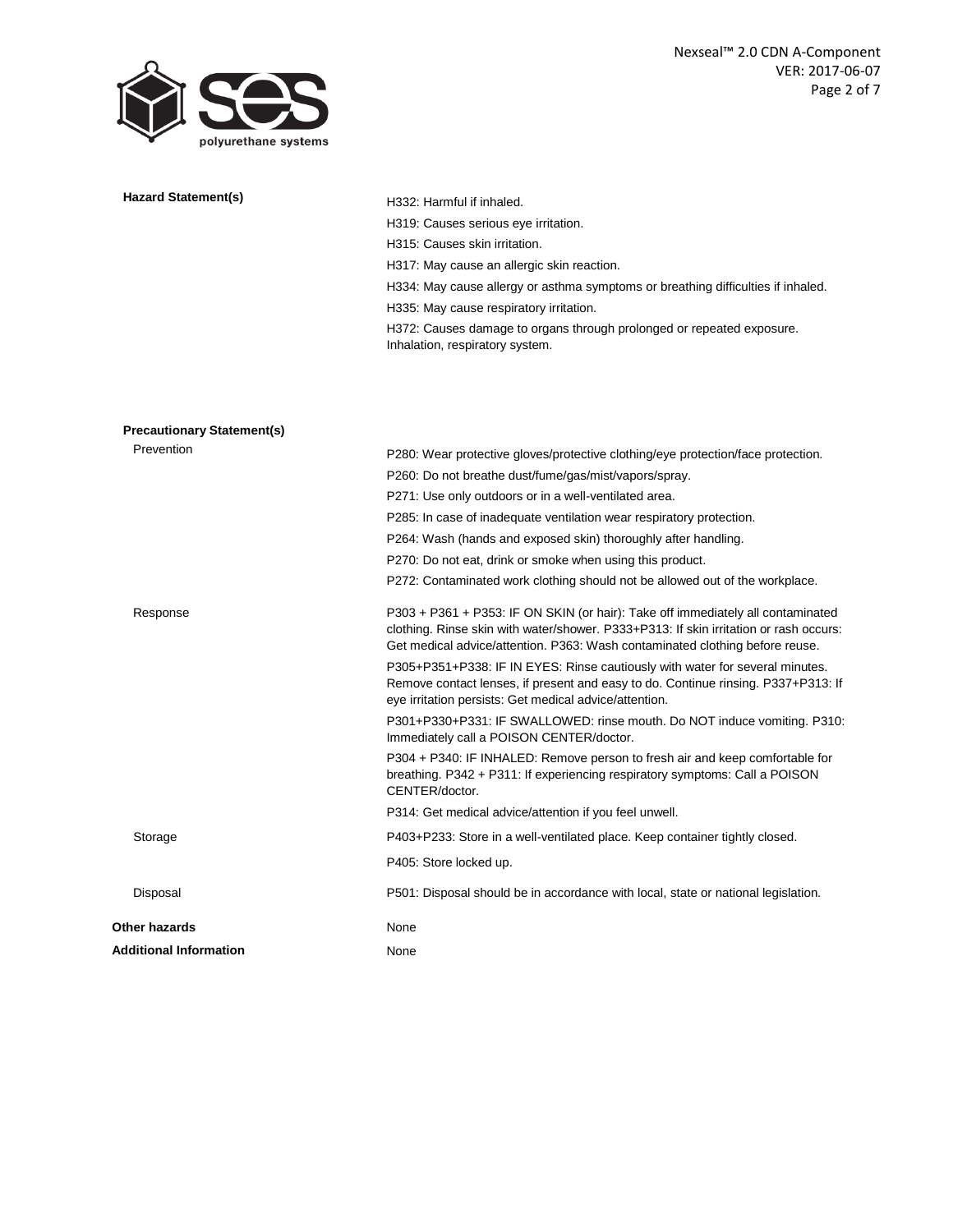

# **SECTION 3: COMPOSITION/INFORMATION ON INGREDIENTS**

| <b>Composition/information on ingredients</b> | $%$ W/W<br>CAS No.     |          | <b>Hazard Statement(s)</b>                                                             |  |
|-----------------------------------------------|------------------------|----------|----------------------------------------------------------------------------------------|--|
| Polymethylene polyphenyl isocyanate (PMDI)    | $30 - 70$<br>9016-87-9 |          | Acute Tox. 4: H332<br>Skin Irrit. 2: H315<br>Eye Irrit. 2; H319<br>Resp. Sens. 1; H334 |  |
| 4.4'-Methylenediphenyl diisocyanate (MDI)     | $30 - 70$              | 101-68-8 | Skin Sens. 1; H317<br>STOT SE 3: H335<br>STOT RE 1: H372                               |  |

### **Additional Information -** None

## **SECTION 4: FIRST AID MEASURES**



#### **Description of first aid measures**

| Inhalation                                                                    | Remove victim to fresh air and keep at rest in a position comfortable for<br>breathing. If breathing is labored, administer oxygen. If experiencing<br>respiratory symptoms: Call a POISON CENTER/doctor. |
|-------------------------------------------------------------------------------|-----------------------------------------------------------------------------------------------------------------------------------------------------------------------------------------------------------|
| <b>Skin Contact</b>                                                           | Take off immediately all contaminated clothing. Rinse skin with<br>water/shower. If irritation (redness, rash, blistering) develops, get medical<br>attention. Wash contaminated clothing before reuse.   |
| Eye Contact                                                                   | Rinse cautiously with water for several minutes. Remove contact lenses, if<br>present and easy to do. Continue rinsing. If eye irritation persists, get<br>medical advice/attention.                      |
| Ingestion                                                                     | Rinse mouth. Do NOT induce vomiting. Immediately call a POISON<br>CENTER or doctor/physician.                                                                                                             |
| Most important symptoms and effects, both<br>acute and delayed                | May cause an allergic skin reaction. May cause allergy or asthma symptoms<br>or breathing difficulties if inhaled.                                                                                        |
| Indication of any immediate medical attention<br>and special treatment needed | IF SWALLOWED: Immediately call a POISON CENTER/doctor.                                                                                                                                                    |

## **SECTION 5: FIRE-FIGHTING MEASURES**

| <b>Extinguishing Media</b>                                       |                                                                                                                                                                                                                                                                                                                                                        |
|------------------------------------------------------------------|--------------------------------------------------------------------------------------------------------------------------------------------------------------------------------------------------------------------------------------------------------------------------------------------------------------------------------------------------------|
| -Suitable Extinguishing Media<br>-Unsuitable Extinguishing Media | Extinguish with water spray, dry chemical, sand or carbon dioxide.<br>None anticipated.                                                                                                                                                                                                                                                                |
| Special hazards arising from the substance or<br>mixture         | Water contamination of product will cause generation of carbon dioxide.<br>Reacts vigorously with water at temperatures above 50 °C. Polymeric MDI<br>decomposes rapidly above 204°C. Sealed containers may rupture<br>explosively if hot. Forms: carbon monoxide, carbon dioxide, hydrogen<br>cyanide, 4,4'-methylene dianiline, and nitrogen oxides. |
| <b>Advice for fire-fighters</b>                                  | Fire fighters should wear complete protective clothing including self-<br>contained breathing apparatus.                                                                                                                                                                                                                                               |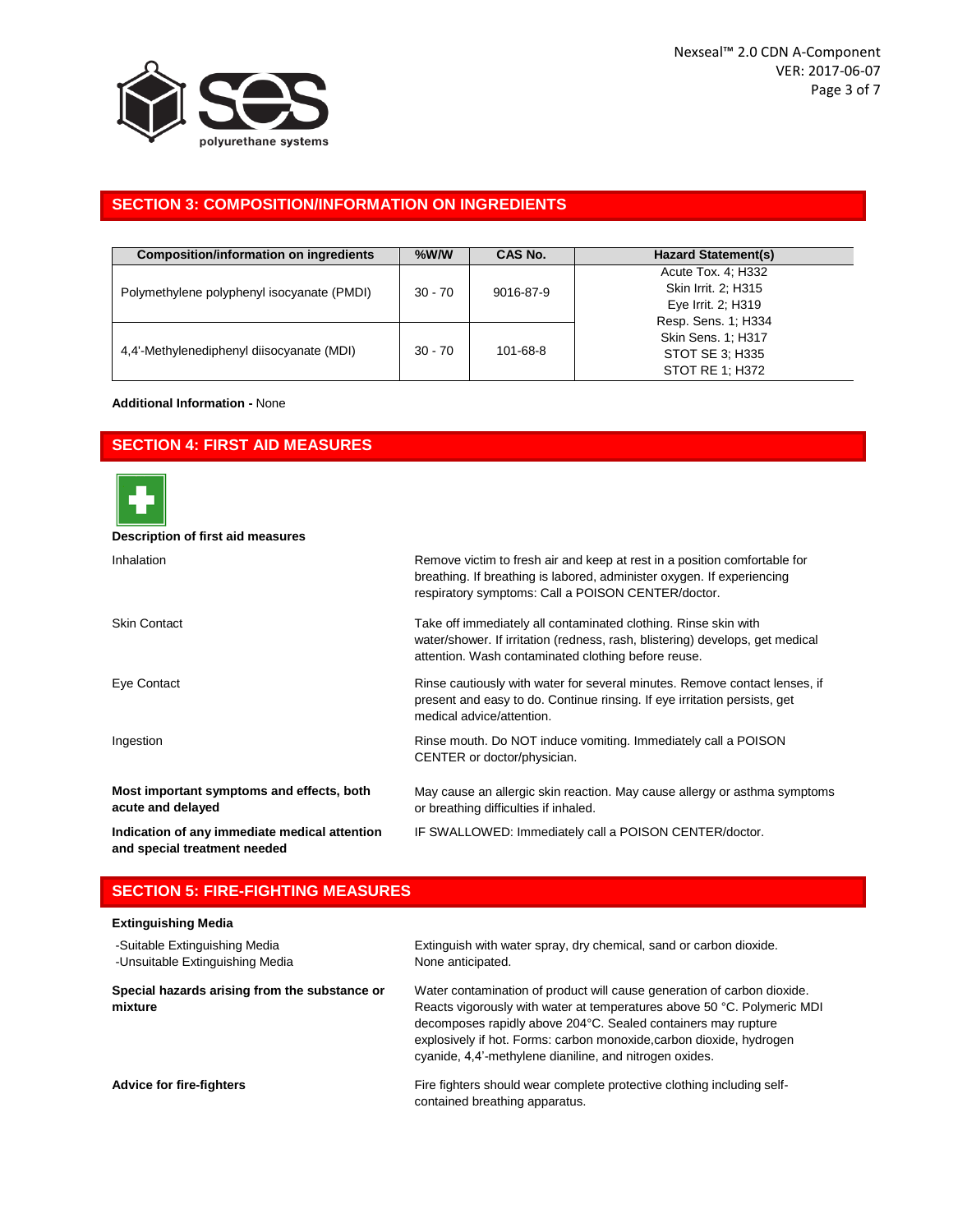

# **SECTION 6: ACCIDENTAL RELEASE MEASURES**

| Personal precautions, protective equipment<br>and emergency procedures | Put on protective equipment before entering danger area. Wear protective<br>gloves/protective clothing/eye protection/face protection. In case of<br>inadequate ventilation wear respiratory protection.         |
|------------------------------------------------------------------------|------------------------------------------------------------------------------------------------------------------------------------------------------------------------------------------------------------------|
| <b>Environmental precautions</b>                                       | Contain spillages with sand, earth or any suitable adsorbent material. Do not<br>allow to enter drains, sewers or watercourses.                                                                                  |
| Methods and material for containment and<br>cleaning up                | Contain spillages with sand, earth or any suitable adsorbent material.<br>Transfer to a container for disposal or recovery. Wash the spillage area with<br>water. If possible prevent water running into sewers. |
| Reference to other sections<br><b>Additional Information</b>           | None<br>None                                                                                                                                                                                                     |

# **SECTION 7: HANDLING AND STORAGE**

| Precautions for safe handling<br>Conditions for safe storage, including any incompatibilities | Wear protective gloves/protective clothing/eye protection/face protection.<br>Wash hands and exposed skin after use. Do not breathe dust / fume / gas /<br>mist / vapors / spray. Contaminated work clothing should not be allowed out<br>of the workplace. Use only outdoors or in a well-ventilated area. In case of<br>inadequate ventilation wear respiratory protection. |
|-----------------------------------------------------------------------------------------------|-------------------------------------------------------------------------------------------------------------------------------------------------------------------------------------------------------------------------------------------------------------------------------------------------------------------------------------------------------------------------------|
| -Storage temperature                                                                          | Store at room temperature. Keep container tightly closed and in a well-<br>ventilated place.                                                                                                                                                                                                                                                                                  |
| -Incompatible materials                                                                       | Water, acids, bases, amines, alcohols, organotin catalysts, amides,<br>phenols, mercaptans, urethanes, ureas, sufactants and detergents, and<br>metal compounds. All can react vigorously and violently with this material.                                                                                                                                                   |

# **SECTION 8: EXPOSURE CONTROLS/PERSONAL PROTECTION**

#### **Control parameters**

#### **Occupational Exposure Limits**

|                                     |                | (8hr TWA)   |             | (STEL)            |                    |       |
|-------------------------------------|----------------|-------------|-------------|-------------------|--------------------|-------|
|                                     |                | <b>OEL</b>  | <b>TLV</b>  | <b>OEL</b>        |                    |       |
| <b>SUBSTANCE.</b>                   | <b>CAS No.</b> | (Canada)    | (ACGIH)     | (Canada)          | <b>TLV (ACGIH)</b> | Note: |
| 4.4'-Methylenediphenyl diisocyanate | 101-68-8       | $0.005$ ppm | $0.005$ ppm | 0.02 ppm, ceiling | 0.02 ppm, ceiling  | ----- |

**-** STEL: Short Term Exposure Limit

#### **Exposure controls**

**Appropriate engineering controls Aerosol or mist formation**: Local exhaust ventilation is required.

**Personal protection equipment**



Eye/face protection extending the Goggles giving complete protection to eyes.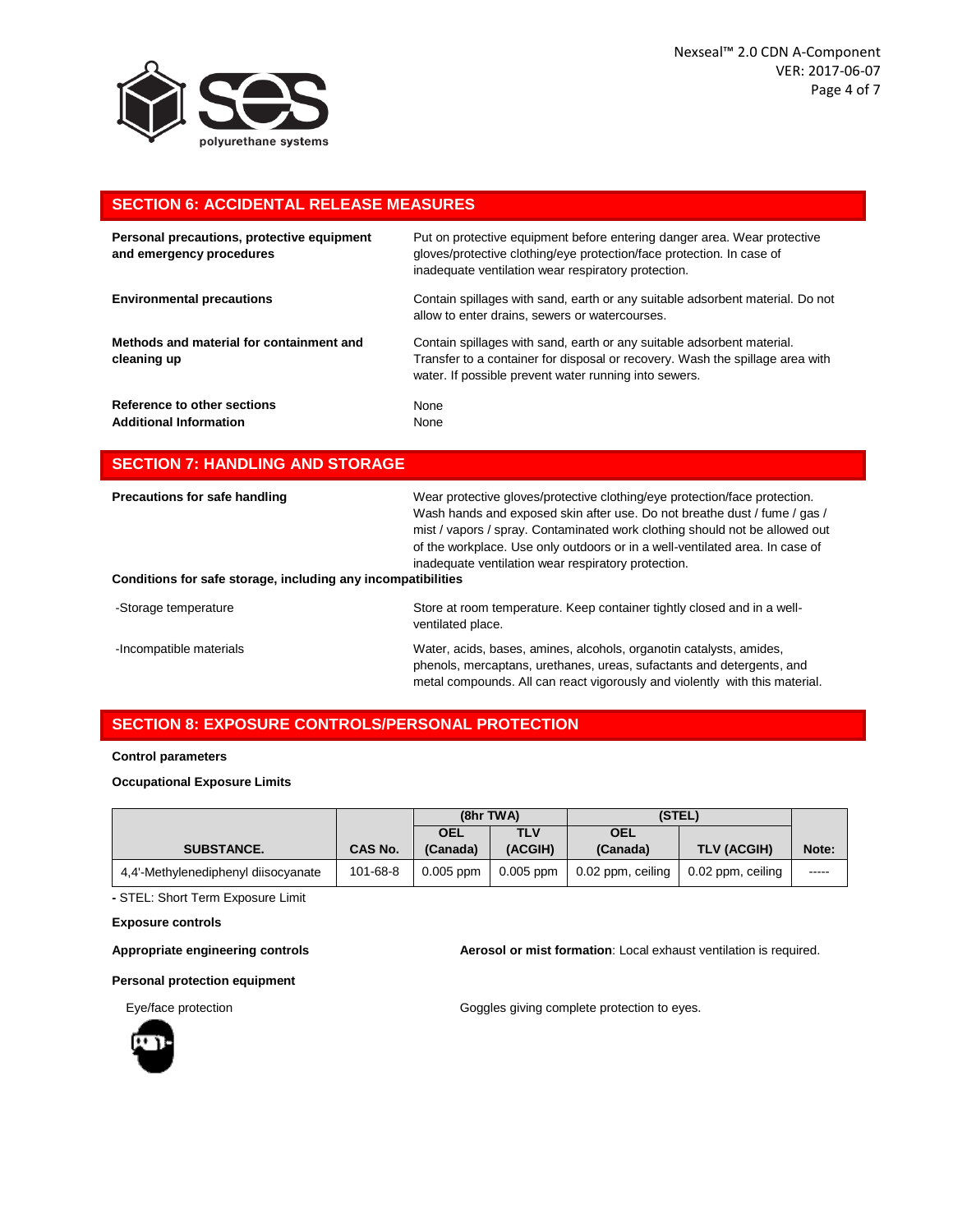

Nexseal™ 2.0 CDN A-Component VER: 2017-06-07 Page 5 of 7





Skin protection (Hand protection/ Other) Gloves (Butyl rubber or Neoprene). **The following to be used as necessary**: Suitable protective clothing. Check with protective equipment manufacturer's data.

Respiratory protection **Aerosol or mist formation**: In case of inadequate ventilation wear respiratory protection. Check with protective equipment manufacturer's data.

Thermal hazards **Not normally required.** 

**Environmental Exposure Controls Do not allow to enter drains, sewers or watercourses.** 

## **SECTION 9: PHYSICAL AND CHEMICAL PROPERTIES**

**Information on basic physical and chemical properties**

Appearance **Viscous liquid Color.** Dark brown Odor **Musty, Earthy odor** Musty, Earthy odor Odor Threshold (ppm) Not available. pH (Value) **Not available.** Not available. Melting Point (°C) / Freezing Point (°C) Not available Boiling point/boiling range (°C):  $>$ 204 (Decomposes) Flash Point (°C) 230 (446°F) Evaporation Rate **Not available.** Not available. Flammability (solid, gas) Not applicable. Not applicable. Explosive Limit Ranges Not available. Vapour pressure (Pascal) and the contract of the contract of the contract of the contract of the contract of the contract of the contract of the contract of the contract of the contract of the contract of the contract of t Vapour Density (Air=1) Not available Not available Not available Density (g/ml) 1.25 @ 25°C (10.43 lb/gal @ 25°C) Specific Gravity **1.25** Solubility (Water) and the state of the state of the state of the state of the state of the state of the state of the state of the state of the state of the state of the state of the state of the state of the state of the Solubility (Other) **Not available.** Not available. Partition Coefficient (n-Octanol/water) Not available. Auto Ignition Point (°C) 230 (446°F) Decomposition Temperature (°C)  $>300$ Kinematic Viscosity (cSt) 160 +/- 40 @25°C Explosive properties **Notify Explosive.** Not explosive. Oxidizing properties Not oxidizing.

#### **Other information Other information Other information Not available.**

# **SECTION 10: STABILITY AND REACTIVITY**

**Chemical stability** Stable.

**Reactivity Reactivity Reactivity Stable under normal conditions.** 

**Possibility of hazardous reactions Polymethylene polyphenyl isocyanate (PMDI)** may undergo uncontrolled exothermic polymerization upon contact with incompatible materials or if heated above 175 - 204°C. The resulting pressure build-up could rupture closed conatiners. May cause some corrosion to copper alloys and aluminum.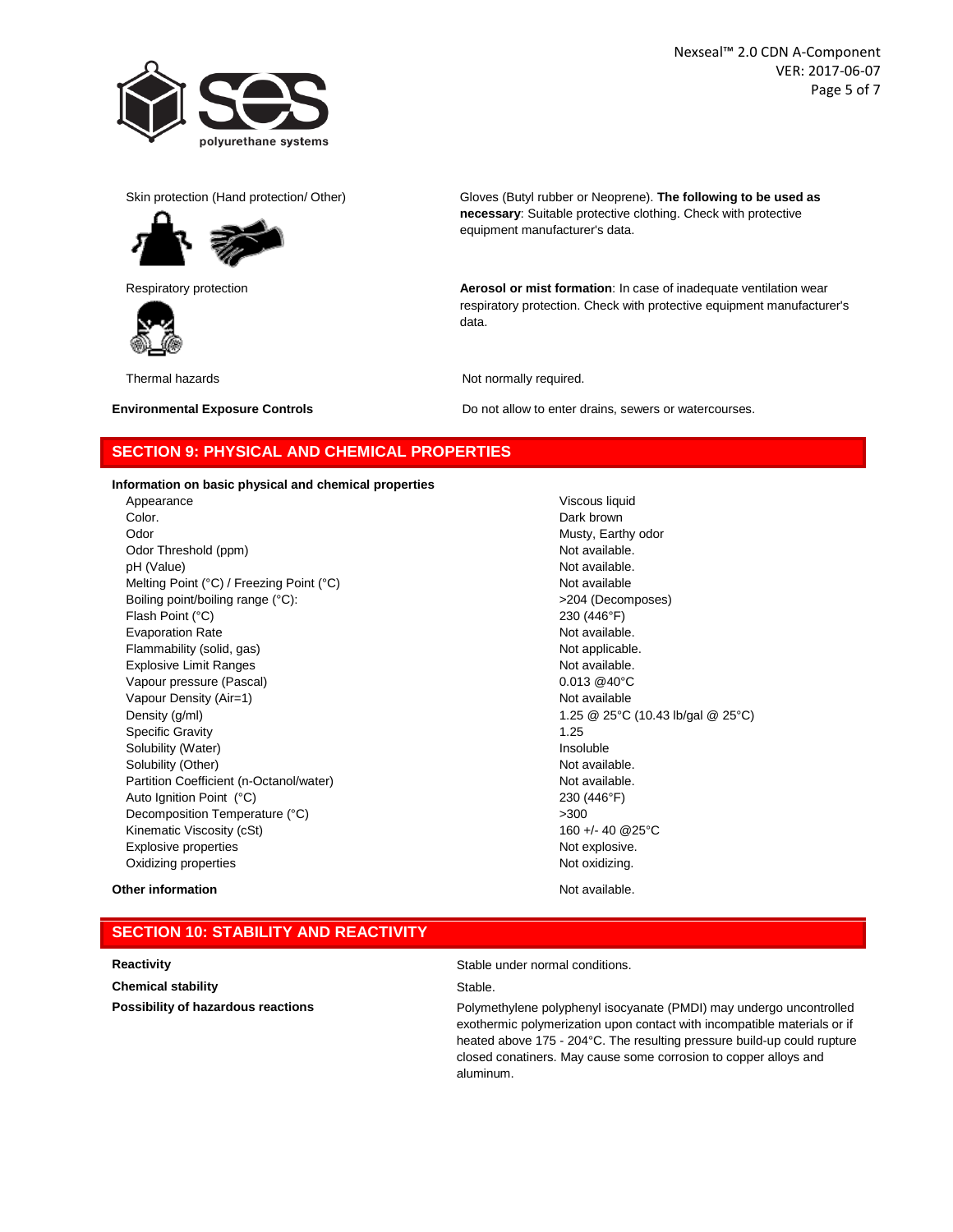

**Conditions to avoid Incompatible materials.** Avoid contact with: heat and direct sunlight. Protect from moisture.

**Incompatible materials** Water, acids, bases, amines, alcohols, organotin catalysts, amides, phenols, mercaptans, urethanes, ureas, sufactants and detergents, and metal compounds. All can react vigorously and violently with this material.

**Hazardous decomposition product(s)** Combustion or thermal decomposition will evolve toxic and irritant vapours; acrid smoke. . Forms: carbon monoxide,carbon dioxide, hydrogen cyanide, 4,4'-methylene dianiline, and nitrogen oxides.

asthma symptoms or breathing difficulties if inhaled.

exposure: Inhalation, Respiratory system

## **SECTION 11: TOXICOLOGICAL INFORMATION**

**Exposure routes:** Inhalation**,** Skin Contact**,** Eye Contact

#### **Information on toxicological effects**

Acute toxicity (estimated / calculated) Calculated Oral: LD50: > 2000 mg/kg (rat)

Corrosivity / Irritation Causes skin irritation. Causes serious eye irritation.

Sensitization **May cause sensitization** by skin contact. May cause allergy or

Repeated dose toxicity Causes damage to organs through prolonged or repeated

Mutagenicity **Mutagenicity** Not to be expected.

Carcinogenicity Not to be expected.

| <b>UCHULOUGHIUR</b> | TWE TO DE CAPECIUM. |        |                      |  |
|---------------------|---------------------|--------|----------------------|--|
| <b>ALCOHOL</b><br>. | $\overline{100}$    | 0.0111 | $\sim$ $\sim$ $\sim$ |  |
| No.                 | No.                 | No.    | No.                  |  |

Toxicity for reproduction Toxicity for reproduction Not to be expected. Other information None known.

Dermal: LD50: > 2000 mg/kg (rat) Inhalation: 0.3 - 0.49 mg/L

# **SECTION 12: ECOLOGICAL INFORMATION**

#### **Ecotoxicity**

Long Term Toxicity **No data**.

**Persistence and degradability Not readily biodegradable.** Not readily biodegradable. **Mobility in soil** Mobility in soil. The product has low mobility in soil. **Results of PBT and vPvB assessment** Not classified as PBT or vPvB. **Other adverse effects** None known.

Acute toxicity **Acute toxicity** LC50(96 hour): >100 mg/l (fish) EC50(48 hour): >100 (Daphnia magna) EC50 (72 hour): >100 mg/l (algae)

**Bioaccumulative potential State of the product has no potential for bioaccumulation.**